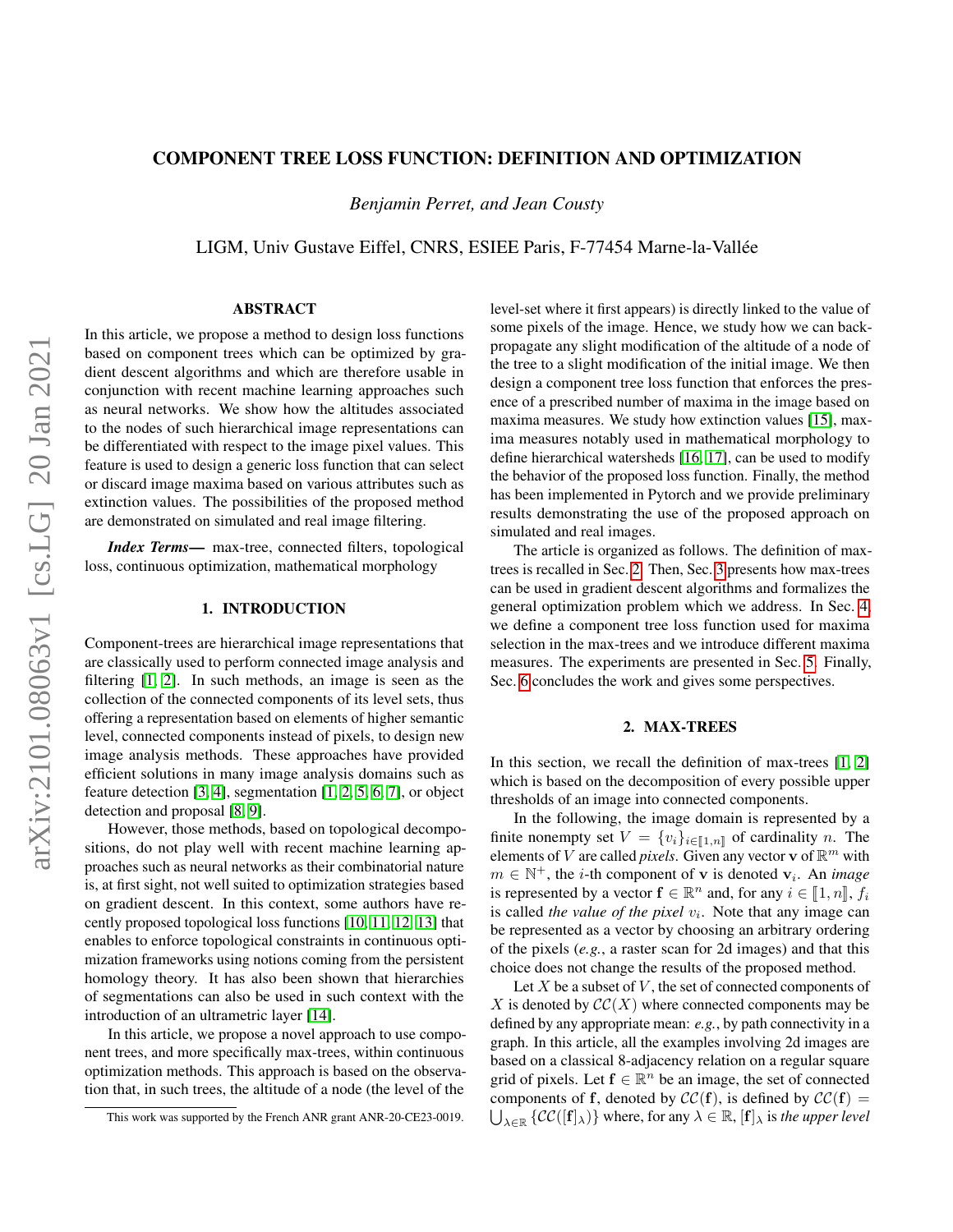*set of* **f** *of level*  $\lambda$ :  $[\mathbf{f}]_{\lambda} = \{v_i \in V \mid \mathbf{f}_i \geq \lambda\}$ . Note that the set  $\mathcal{CC}(\mathbf{f})$  is finite and can thus be indexed by integers:  $\mathcal{CC}(\mathbf{f}) =$  ${C_i}_{i \in [1,m]}$ , where m is the number of connected components of f. Let  $C_i$  in  $\mathcal{CC}(\mathbf{f})$ , the *altitude of*  $C_i$  is defined as the largest level  $\lambda$  in  $\mathbb R$  such that  $C_i$  is a connected component of the upper level set of **f** at level  $\lambda$ : *i.e.*, max  $\{\lambda \in \mathbb{R} \mid C_i \in \mathcal{CC}([f]^{\lambda})\}.$ 

Let  $f \in \mathbb{R}^n$  be an image. The *max-tree* MT(f) of f is the pair  $({C_i}_{i\in \llbracket 1,m\rrbracket}, \mathbf{a})$  where  ${C_i}$  is the set of connected<br>components of  $\mathbf{f}$  and where a is a vector of  $\mathbb{P}^m$  such that a components of f and where a is a vector of  $\mathbb{R}^m$  such that  $a_i$ is equal to the altitude of  $C_i$ . The first element of the pair, denoted by  $MT_1(f)$ , is called the *hierarchy of*  $MT(f)$ . The second element of the pair, denoted by  $MT_2(f)$ , is called the *altitude vector of* MT(f). An example is given in Fig. [1.](#page-1-2) An element of the hierarchy  $H$  of  $MT(f)$  is called *a node of*  $H$ . A node  $C_i$  of  $H$  is called a *leaf* if there does not exists any other node included in it. There is a bijection between the leaf nodes of the hierarchy of  $MT(f)$  and the (regional) maxima of f. The node V includes every node of H and is called the *root*. For any node  $C_i$  of  $H$ , a pixel  $v$  in  $C_i$  that is not contained in any child of  $C_i$  is called *a proper pixel of*  $C_i$ . Any element  $v$ of V is a proper pixel of a unique node  $C_i$  denoted par $(v)$ .



<span id="page-1-2"></span>Fig. 1. Max-tree example. The left figure shows a 1d image  $f \in \mathbb{R}^6$  defined on the domain  $v_1, \ldots, v_6$ . Each of the four level sets at levels 0, 1, 2, and 3, has a single connected component  $C_1, \ldots, C_4$ . Those components are the nodes of hierarchy  $MT_1(f)$  (circles) shown on the right image. The plain lines represent the parent relations between nodes.The proper elements of each node are depicted by squares and the dashed lines show the parent relation between those proper elements and their respective nodes, for example we have  $\text{par}(v_4) = C_3$ . The altitude vector  $\mathbf{a} = \mathrm{MT}_2(\mathbf{f})$  of the max-tree of f is equal to [0, 1, 2, 3], meaning for example that the altitude of the node  $C_2$  is equal to 1. The two maxima of f corresponds to the leaf nodes  $C_3$  and  $C_4$  of the hierarchy  $MT_1(f)$ .

# <span id="page-1-0"></span>3. OPTIMIZATION WITH DIFFERENTIABLE MAX-TREES

In this section, we first study how the altitude vector of a max-tree can be sub-differentiated, then we state the general formulation of the optimization problem which is addressed.

Differentiable max-trees. Trees, as combinatorial structures, are generally not suited to gradient-based optimization. However, in max-trees, the altitude of a component is mapped to the value of some pixels of the base image: its proper pixels. Then, intuitively, a small modification of the values of those proper pixels wont change the hierarchy associated to the maxtree of the image and will produce the exact same modification of the altitude of the corresponding node of the hierarchy.

**Property 1.** Let  $f \in \mathbb{R}^n$  be an image. Let  $\epsilon \in \mathbb{R}^n$  such that  $MT_1(f) = MT_1(f + \epsilon)$ *. Then, for any node*  $C_i$  *of*  $MT_1(f)$ *,* the altitude of  $C_i$  in  $\mathrm{MT}(\mathbf{f} + \epsilon)$  is equal to  $\mathbf{a}_i + \epsilon_j$  where  $\mathbf{a}_i$  is *the altitude of*  $C_i$  *and where*  $v_j$  *is any proper pixel of*  $C_i$ *.* 

This property indicates that the Jacobian of the function  $MT<sub>2</sub>$  can be written as the matrix composed of the indicator column vectors giving the index of the node associated to any pixel of  $V$  by the parent mapping (its proper elements):

$$
\frac{\partial \mathrm{MT}_2(\mathbf{f})}{\partial \mathbf{f}} = \left[ \mathbb{1}_{\mathrm{par}(v_1)}, \dots, \mathbb{1}_{\mathrm{par}(v_n)} \right],\tag{1}
$$

where  $\mathbb{1}_{C_k}$  is the column vector of  $\mathbb{R}^m$  equals to 1 in position  $k$ , and 0 elsewhere. In a back-propagation algorithm, this means that if we have an error measure  $e$  and we have already computed  $\frac{\partial e}{\partial \mathbf{a}}$ , *i.e.*, how the altitude vector  $\mathbf{a} = \mathrm{MT}_2(\mathbf{f})$  of the max-tree of  $f$  should be modified in order to minimize  $e$ , we can then back-propagate through MT with the chain rule  $\frac{\partial e}{\partial f} = \frac{\partial a}{\partial f} \frac{\partial e}{\partial a}$  leading to the simple formula  $\left(\frac{\partial e}{\partial f}\right)_i = \left(\frac{\partial e}{\partial a}\right)_{\text{par}(i)}$ telling how  $f$  should be modified to minimize  $e$ .

For example, the transpose of the Jacobian of the altitude vector  $MT_2(f)$  of the max-tree shown in Fig. [1](#page-1-2) is equal to

|                                                                                                                                                                                    | $f_1$ $f_2$ $f_3$ $f_4$ $f_5$ $f_6$ |  |   |  |
|------------------------------------------------------------------------------------------------------------------------------------------------------------------------------------|-------------------------------------|--|---|--|
| $\begin{array}{c cccccc} \mathbf{a}_1 & 1 & 1 & 0 & 0 & 0 \\ \mathbf{a}_2 & 0 & 0 & 0 & 0 & 1 \\ \mathbf{a}_3 & 0 & 0 & 1 & 1 & 0 \\ \mathbf{a}_4 & 0 & 0 & 0 & 0 & 0 \end{array}$ |                                     |  | 0 |  |
|                                                                                                                                                                                    |                                     |  |   |  |
|                                                                                                                                                                                    |                                     |  |   |  |
|                                                                                                                                                                                    |                                     |  |   |  |

This matrix indicates, how the image f should be modified in order to reflect a modification of the altitude vector a of the nodes of the max-tree of f. For example, in order to increase the altitude  $a_3$  of the component  $C_3$  by a small value  $\epsilon$ , one must increase the value of  $f_3$  and  $f_4$  by this same value  $\epsilon$ .

Optimization problem. We now state a general formulation of the optimization problem that we want to solve. Let  $y \in \mathbb{R}^n$  be an image representing an observation. We are interested in solving the following optimization problem:

$$
\underset{\mathbf{f}\in\mathbb{R}^n}{\text{minimize}}\ J(\mathbf{f};\mathbf{y}),\tag{2}
$$

where  $J$  is a differentiable cost function involving the altitude vector  $MT_2(f)$ . As this altitude vector  $MT_2(f)$  is differentiable with respect to the image f, a local optimum of the above problem can be found by gradient descent algorithm.

### 4. MAXIMA LOSS

<span id="page-1-1"></span>In the following, we study how to define a component tree loss imposing a topological criterion, by prescribing how many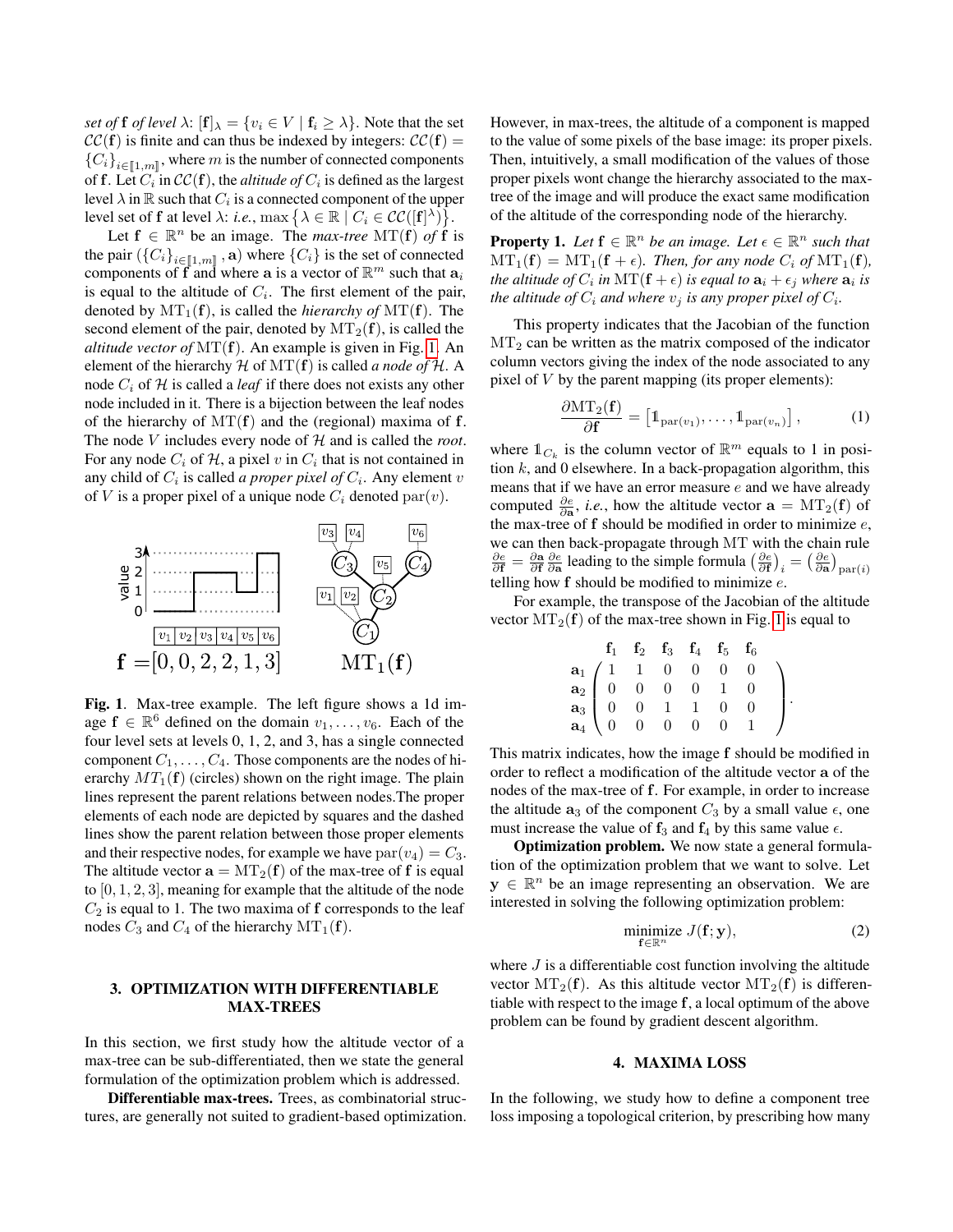maxima should be present in the result. The proposed approach relies on two features characterizing the maxima of an image:

- *a measure of saliency*: increasing this measure should reinforce the maxima and decreasing it should make it disappear; and
- *a measure of (relative) importance*: which provides a ranking of the maxima to identify those that should be reinforced and those which should disappear.

We first introduce a generic loss function to *select* a given number of maxima and to *discard* the others according to these two measures. Then, we introduce several measures that can be used to measure the importance and the saliency of maxima.

#### 4.1. Ranked selection loss

Assume that the hierarchy of  $MT(f)$  contains k maxima  ${M_i}_{i=\llbracket 1,k\rrbracket}$  (its leave nodes). Let  $\ell \in \mathbb{N}^+$  be a target number of maxima. Let  $\mathbf{sm} \in \mathbb{R}^k$  and  $\mathbf{im} \in \mathbb{R}^k$  represent respectively a saliency and an importance measure on the maxima  $\{M_i\}$ . Then we define the ranked selection function as:

$$
J_r(\mathbf{sm}, \mathbf{im}; \ell) = \sum_{i=1}^{i \leq \ell} \max(m - \mathbf{sm}_{\mathbf{r}_i}, 0) + \sum_{i=\ell+1}^{i \leq k} \mathbf{sm}_{\mathbf{r}_i}
$$
  
with  $\mathbf{r} = \text{argsort}(\mathbf{im}),$  (3)

where  $m \in \mathbb{R}$  is a constant margin, whose goal is to prevent selected maxima to grow without limit, and where argsort is the function that associates to any vector v of  $\mathbb{R}^k$ , a permutation vector r sorting the elements of v in decreasing order, *i.e.*, such that for any  $i, j$  in [1, n], we have  $i < j \Rightarrow v_{\mathbf{r}_i} \ge v_{\mathbf{r}_j}$ .

## 4.2. Maxima measures

We now define maxima measures that will be used as saliency and/or importance measures in the previous loss function. Recall that the leaves of the max-tree of an image f corresponds to the maxima of this image and assume that the hierarchy of  $MT(f)$  contains k maxima  $\{M_i\}_{i=\llbracket 1,k\rrbracket}$ ; a measure on  $\{M_i\}$ is then a vector of  $\mathbb{R}^k$ .

Highest altitude: A simple way to measure the importance and the saliency of a maxima is to look at its highest altitude, *i.e.*, to the value of the pixels contained in the maxima. The highest altitude of the maxima of  $f$  is denoted  $alt(f)$ .

Extinction values: Extinction values are classical maxima measure known for their robustness [\[15\]](#page-4-14). Given a family of image filters  $\{\sigma_k\}_k$  whose activity increases with k (for any  $k_1 \leq k_2$ , we have  $\sigma_{k_1} \geq \sigma_{k_2}$ ). The extinction value of a maxima  $M_i$  of f is equal to the smallest k such that  $M_i$  is not contained in any maxima of  $\sigma_k(f)$ . A typical example of extinction value is the *dynamics* which is based on the filtering that removes any node of the max tree that has a height (difference between the altitude of the deepest node in the



<span id="page-2-1"></span>Fig. 2. Illustration of the dynamics and the volume associated to the maxima of a 1d function. The dynamics of a maxima is equal to the difference of altitude between the top of the maxima and the closest level that contains another maxima of greater altitude. Similarly the volume of the maxima is equal to the surface between the top of the maxima and the closest level that contains another maxima of greater volume. With the dynamics, the most important maxima is the sharp peak on the left while, with the volume, the most important maxima is the large mount in the middle.

subtree rooted in this node and the altitude of this node) smaller than a given threshold. The dynamics of the maxima of f will be denoted by  $\text{dyn}(f)$ . Another classical extinction value is the one based on the volume filter, which removes any node of the max tree whose volume is smaller than a given threshold: this measure will be denoted by  $vol(f)$ . In practice, computing the extinction value of a maxima can be done efficiently in the tree by finding the saddle node associated to this maxima, that is the closest ancestor of the maxima that contains another maxima with a greater attribute value. If no such node exists (the maxima has the largest value), then we consider that its saddle node is the root of the tree. The dynamics and volume associated to the maxima of a function are illustrated in Fig. [2.](#page-2-1)

### 5. EXPERIMENTS

<span id="page-2-0"></span>We demonstrate the behavior of the proposed method and the various maxima measures on a simulated image and we show how it can be combined with classical loss functions to process real images. The method is implemented using the library Higra [\[18\]](#page-4-17) for hierarchical graph analysis in combination with the continuous optimization framework Pytorch [\[19\]](#page-4-18). In all the experiments, an Adam optimizer [\[20\]](#page-4-19) is used and the input image y is used as the initial solution. A Jupyter notebook containing the presented experiments is available online<sup>[1](#page-2-2)</sup>.

The effect of the component tree loss  $J_r$  with the proposed importance and saliency maxima measures is demonstrated on a simulated image in Fig. [3.](#page-3-1) The test image contains four maxima with different altitudes, sizes, and volumes. On the side of the importance measures, we can see that the altitude measure is not robust to noise and usually fails to select perceptually significant maxima. On the other hand, the two

<span id="page-2-2"></span><sup>1</sup>[https://www.esiee.fr/~perretb/tmp/Component\\_](https://www.esiee.fr/~perretb/tmp/Component_Tree_Loss.ipynb) [Tree\\_Loss.ipynb](https://www.esiee.fr/~perretb/tmp/Component_Tree_Loss.ipynb)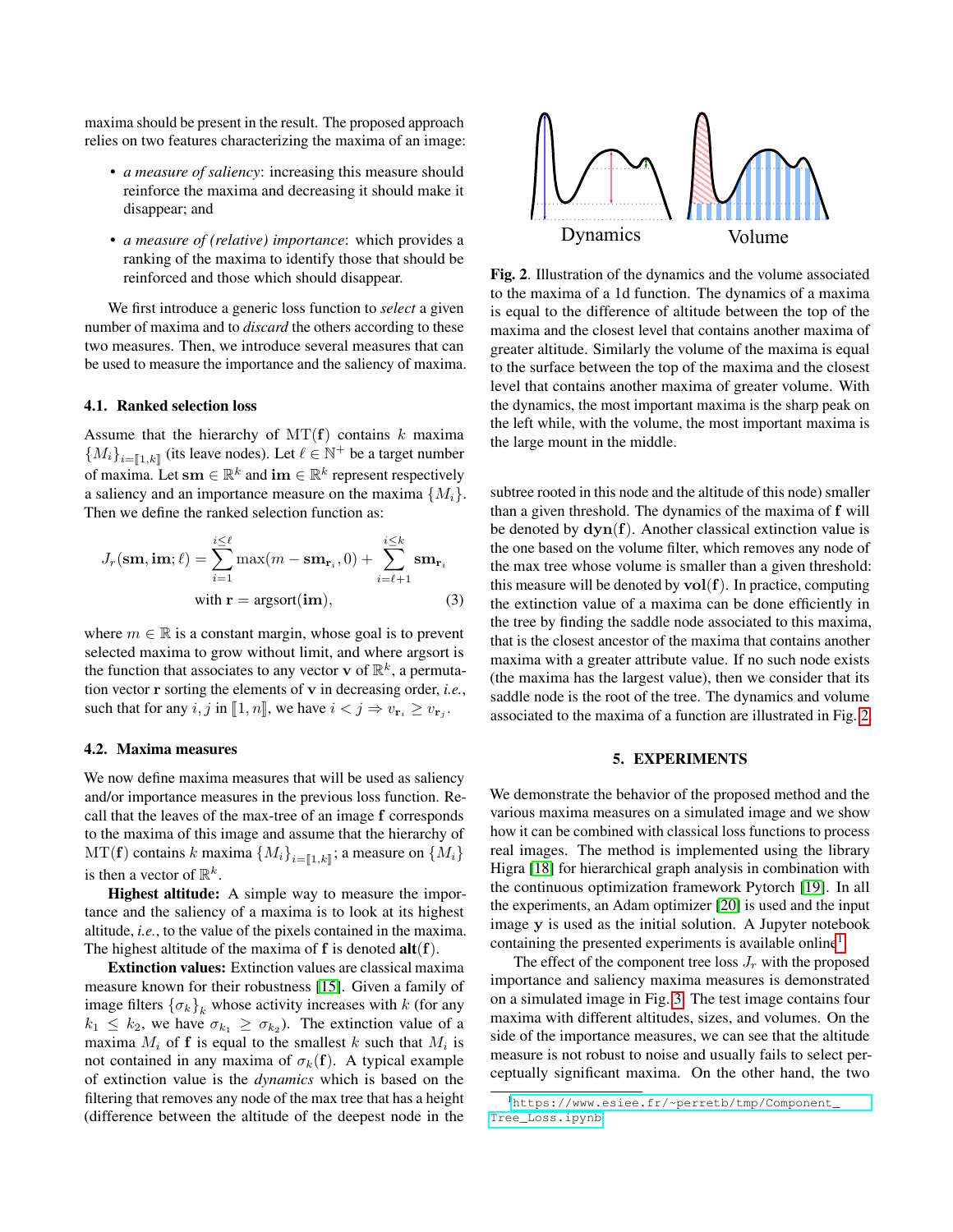

<span id="page-3-1"></span>Fig. 3. Optimization of the component tree loss  $J_r$  on a simulated image with an objective of selecting 2 maxima. The figures on the right show the result for different combinations of maxima saliency measures (sm) and maxima importance measures (im).

measures based on extinction values, the dynamics and the volume, both manage to select significant maxima: with the dynamics, the two brightest maxima are selected while with the volume, the two largest maxima are selected. Regarding saliency measures, we can see that the optimization of the saliency based on maxima altitudes leads to increasing the altitudes of the top node of the selected maxima and to raising discarded maxima. The optimization of the dynamics saliency measure is more complex as increasing/decreasing the dynamics of the maxima involves increasing/decreasing the altitude of its top node and decreasing/increasing the altitudes of its saddle node: this leads to the creation of "bridges" between some maxima.

Note that optimizing  $J_r$  with the dynamics used both as the saliency and the importance measure of maxima is similar [\[21\]](#page-4-20) to optimizing the barcode length of the connected components used in the "topological loss" based on persistent homology [\[10,](#page-4-9) [11,](#page-4-10) [12,](#page-4-11) [13\]](#page-4-12). However, as our approach does not require to compute the full persistence diagram associated to the image at each iteration of the optimization algorithm, we observe that it is dozens of times faster than a classical implementation of the topological  $loss<sup>2</sup>$  $loss<sup>2</sup>$  $loss<sup>2</sup>$ .

Finally, in Fig. [4,](#page-3-3) we show how the proposed loss function can be combined with classical loss functions used in image analysis: here we optimize the term  $||\mathbf{f} - \mathbf{y}||_2^2$  +  $\lambda_1 J_r(\text{dyn}(f), \text{dyn}(f), 1) + \lambda_2 ||\nabla f||_2^2$  which combines our loss based on the max-tree to enforce the presence of a single maxima with a L2 data attachment term and a total variation regularization term. We can see that we are able to successfully



<span id="page-3-3"></span>Image Result

Fig. 4. Reconnection of a neurite image with a combination of the proposed loss  $J_r$  to enforce a single maximum, a L2 data attachment term and a TV2 regularization term.

<span id="page-3-0"></span>reconnect the different branches of the neurite.

### 6. CONCLUSION

We have proposed a continuous optimization framework based on the hierarchical image representation called the max-tree. We showed how it can be used to design a component tree loss, *i.e.*, a regularization term, enabling to select or discard maxima in an image based on various measures. This approach can be generalized immediately to other hierarchical representations such as the min-tree or the tree-of-shapes [\[22,](#page-4-21) [23\]](#page-4-22). In future works, we plan to explore more general component tree loss functions based on such hierarchical representations and their use in supervised learning methods involving deep networks.

<span id="page-3-2"></span><sup>2</sup>[https://github.com/bruel-gabrielsson/](https://github.com/bruel-gabrielsson/TopologyLayer) [TopologyLayer](https://github.com/bruel-gabrielsson/TopologyLayer)